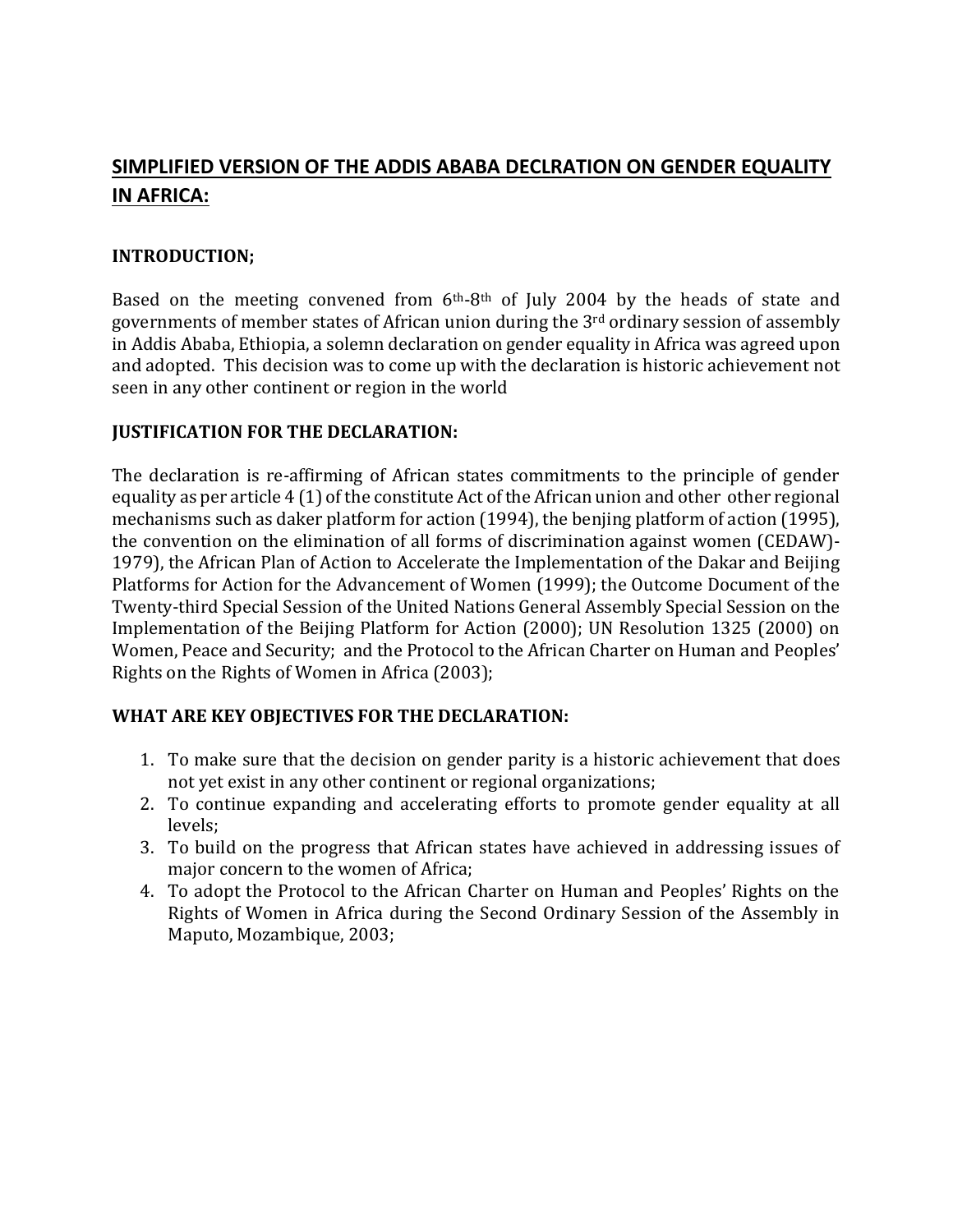#### **WHAT WERE THE KEY RESOLUTIONS: THIS IS CLASIFIED IN THE FOUR THEMATIC AREAS AS SHOWN IN THE TABLE BELOW;**

| DLIV II<br><b>ACCELERATING</b><br><b>THE</b> | <b>MEANINGFUL</b>                                                | <b>PROMOTION</b>                                                         | <b>ACCEPTANCE</b>                     |
|----------------------------------------------|------------------------------------------------------------------|--------------------------------------------------------------------------|---------------------------------------|
| <b>IMPLEMENTATION</b>                        | <b>PARTICIPATION</b>                                             |                                                                          |                                       |
| specific<br>Gender<br>economic,              | Ensure representation of                                         | The gender parity principle that we                                      | Signing and ratifying the Protocol to |
| social, and legal measures aimed             | women in peace process                                           | have<br>adopted regarding<br>the                                         | the African Charter on Human and      |
| at combating the HIV/AIDS                    | including the prevention,                                        | Commission of the African Union to                                       | Peoples' Rights on the Rights of      |
| Abuja and Maputo Declarations                | resolution, management of                                        | all the other organs of the African                                      | Women in Africa                       |
| HIV/AIDS,<br>Malaria,<br>on                  | conflicts and post-conflict                                      | <b>NEPAD</b><br>Union,<br>including<br>its                               | Domesticating and implementing the    |
| Tuberculosis and Other Related               |                                                                  | Regional<br>to<br>the<br>programme,                                      | Protocol as well as other national,   |
| Infectious Disease.                          | Ensure reconstruction<br>in                                      | Economic Communities, and to the                                         | international<br>regional<br>and      |
|                                              | Africa as stipulated in UN                                       | national<br>and<br>local<br>levels<br>in                                 | instruments on gender equality by all |
| Enactment of legislation to end              | Resolution 1325 (2000) and                                       | collaboration with political parties                                     | <b>States Parties;</b>                |
| discrimination against women                 | to also appoint women as                                         | and the National parliaments in our                                      |                                       |
| living with HIV/AIDS and for the             | Special Envoys and Special                                       | countries;                                                               | Establishing an African Trust Fund    |
| protection and care for people               | representatives of the African                                   |                                                                          | for Women for building the capacity   |
| with<br>HIV/AIDS,<br>living                  | Union;                                                           | Active promotion and protection of                                       | of African women                      |
| particularly women; increase                 |                                                                  | all human rights for women and girls                                     |                                       |
| budgetary                                    | Ensure a quick campaign for                                      | including the right to development                                       | African<br>Request<br>the<br>Union    |
|                                              | systematic prohibition of the                                    | by raising awareness or<br>by                                            | Commission to<br>work out the         |
|                                              | recruitment of child soldiers                                    | legislation where necessary;                                             | modalities forthe operationalisation  |
|                                              | and abuse of girl children as                                    |                                                                          | of the Fund with special focus on     |
|                                              | wives and sex slaves in                                          | The implementation of legislation to<br>guarantee women's land, property | women in both urban and rural areas;  |
|                                              | violation of                                                     | and inheritance rights including their                                   |                                       |
|                                              |                                                                  | rights to housing;                                                       |                                       |
|                                              | Campaigns against gender-                                        |                                                                          |                                       |
|                                              | based violence as well as the<br>problem of trafficking in women | Specific measures to ensure the                                          |                                       |
|                                              | Reinforce legal<br>and girls                                     | education of girls and literacy of                                       |                                       |
|                                              | mechanisms that will protect                                     | women, especially in the rural areas,                                    |                                       |
|                                              | women at the national level and                                  | to achieve the goal of "Education for                                    |                                       |
|                                              | impunity<br>of crimes<br>end                                     | All" (EFA);                                                              |                                       |
|                                              | committed against women in a                                     |                                                                          |                                       |